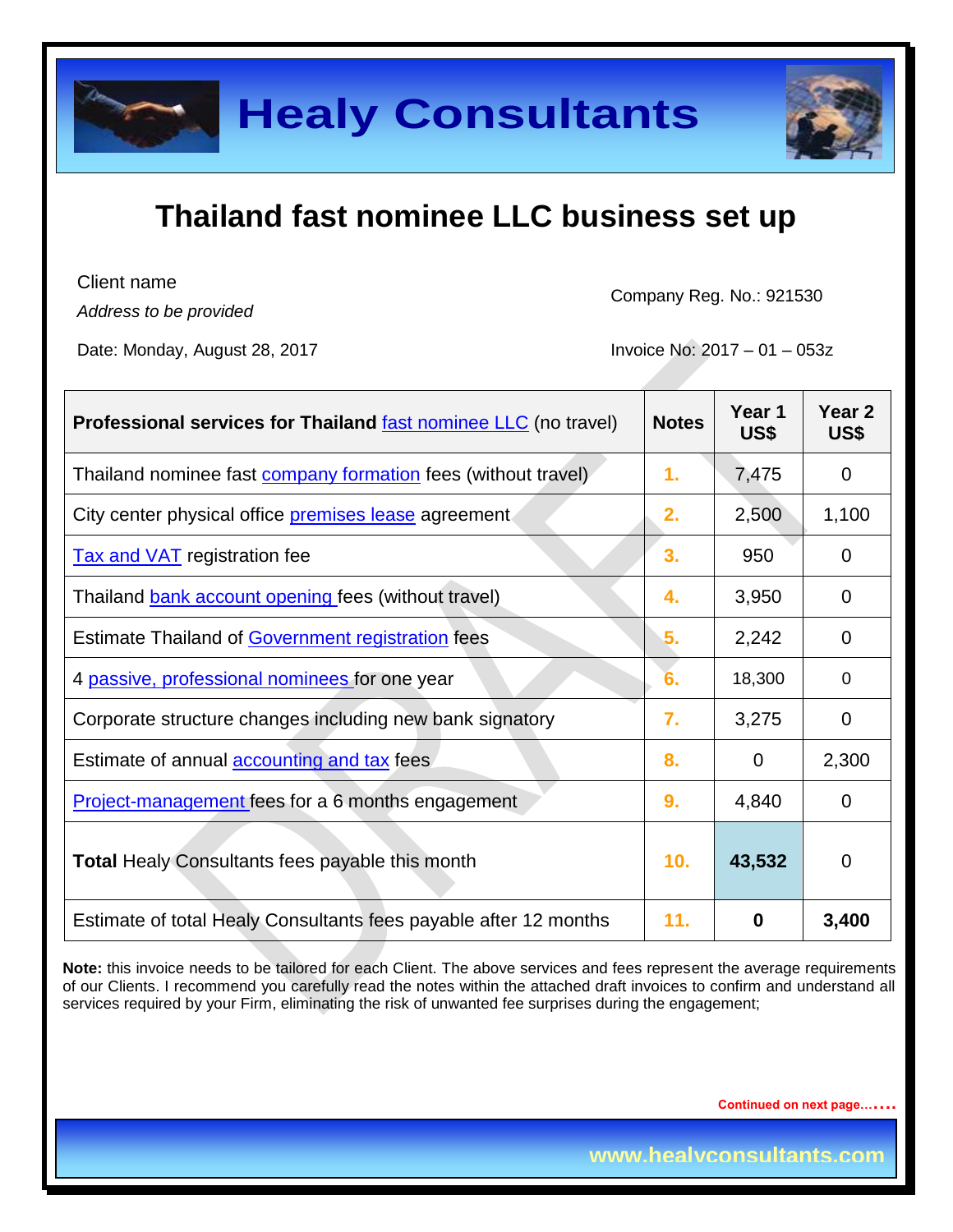

#### *Notes to invoice above:*

**1.** Healy Consultants Group PLC's fees to legally register our Client's Thailand LLC with our professional, passive nominee [shareholders and directors](http://www.healyconsultants.com/corporate-advisory-services/nominee-shareholders-directors/) and bank signatory. Within 2 weeks, my team and I will email you **i)** a company registration number **ii)** a corporate bank account number **iii)** a city center business address **iv)** a tax number and **iv)** a proforma Thai sales invoice template complying with Thailand company law;

Within 2 weeks, our Client can legally conduct business in Thailand including **i)** issue sales invoices to local customers **ii)** sign customer and supplier contracts **iii)** sign a lease agreement for long term physical office and warehouse premises **iv)** and hire local employees;

All [engagement fees](http://www.healyconsultants.com/company-registration-fees/) are agreed and paid up front and agree to the fees published on our country web pages (click link). Consequently, there are no hidden fees nor surprises nor ambushes throughout the engagement. All engagement deadlines are agreed up front in the form of [a detailed project plan,](http://www.healyconsultants.com/example-detailed-project-plan/) mapping out [deliverables](http://www.healyconsultants.com/deliverables-to-our-clients/) by week throughout the engagement term;



Every week during the engagement, Healy Consultants Group PLC emails our Client a detailed email engagement [status update.](http://www.healyconsultants.com/index-important-links/weekly-engagement-status-email/) Our Client is immediately informed of engagement problems and solutions. In your preferred language, your dedicated Engagement Project Manager will communicate with you via phone, Skype, WhatsApp, Viber, sms, WeChat, Telegram, QQ, Facebook Messenger or Line Messenger;

**2.** In accordance with Section [1148 of the Thailand Civil and Commercial Code,](http://www.thailawforum.com/database1/limited-company-thailand-3.html) each Thailand company shall as from the date of its incorporation have a legal registered office in Thailand, to which all official government communications and notices may be addressed. To comply with this statutory requirement, Healy Consultants' Thailand office will be the temporary registered office address for your company until that time when our Client locates its preferred office space. Thereafter, this address will be used to receive Government correspondence including **i)** annual and quarterly tax returns; **ii)** bank statements and **iii)** employee payroll tax and pension correspondence. Most of our Clients wish to place [Healy Consultants' office address](http://www.healyconsultants.com/corporate-outsourcing-services/company-secretary-and-legal-registered-office/) on invoices, contracts, websites and business cards;

Before our Client's Thailand LLC can legally hire employees and/or register for VAT, it is necessary for our Client to secure physical [office premises](http://www.healyconsultants.com/virtual-office/) and submit to the government photographs of the office. To ensure our Client locates office premises in a timely manner, Healy Consultants Group PLC will assist our Client with the same. Monthly rental thereafter is paid directly to the landlord, independently of Healy Consultants Group PLC;

**Continued on next page…….**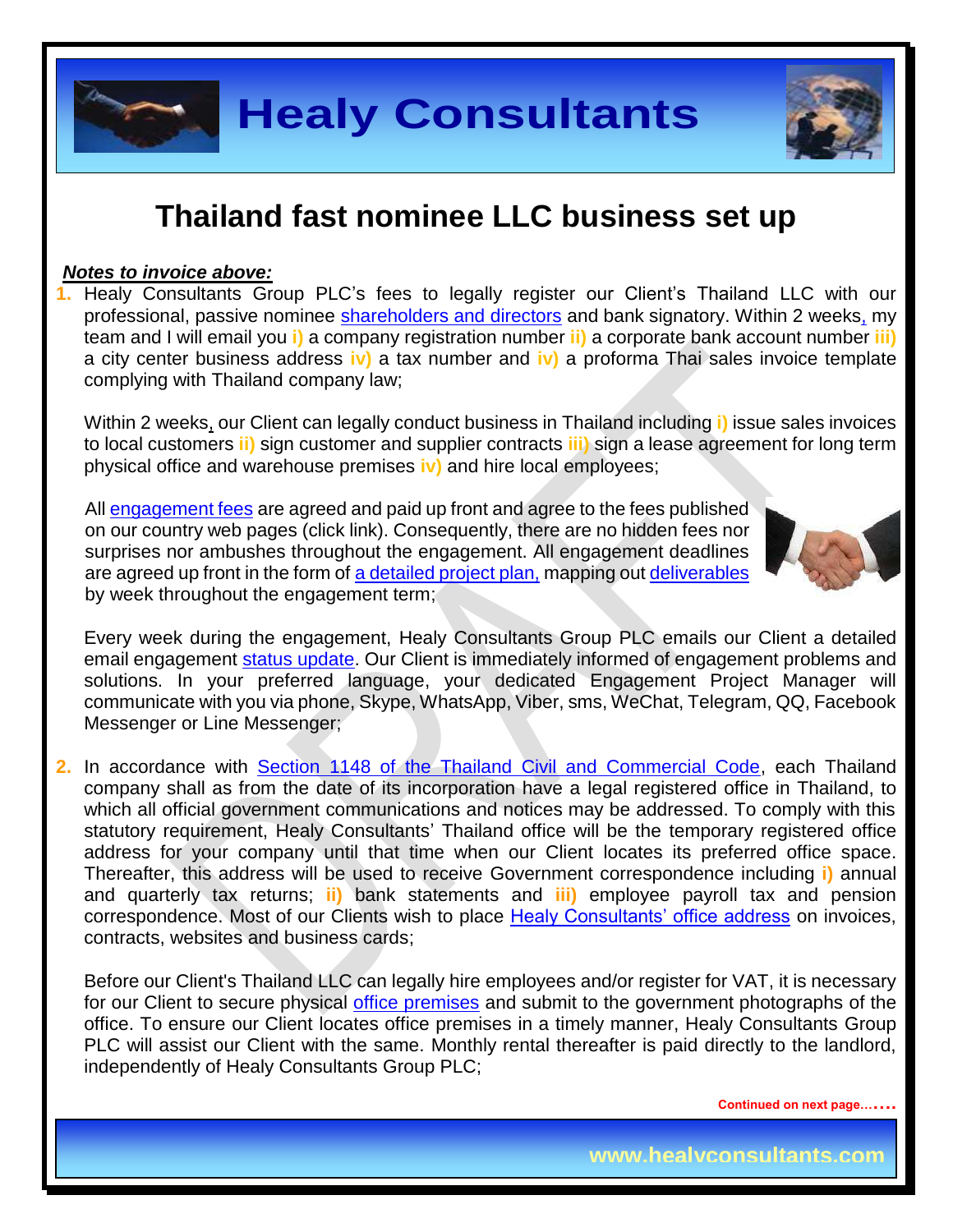



- **3.** In accordance with Thailand regulations, each entity must register for corporate tax with the [Thailand](http://www.rd.go.th/publish/6043.0.html)  [Revenue Department.](http://www.rd.go.th/publish/6043.0.html) Our Clients will also be required to register for VAT if **i)** they intend to hire foreign employees and/or **ii)** their annual revenue exceeds US\$50,000 (THB1.8 million). The VAT registration process takes 4 weeks, depending on the efficiency of the [Revenue Department.](http://www.rd.go.th/publish/index_eng.html) Before VAT registration, it is necessary for the company to secure physical office premises;
- **4.** Healy Consultants Group PLC will be pleased to open a Bangkok multi-currency corporate bank account, without our Client travel. Timely securing Thai corporate bank account approval is a challenging task; Healy Consultants Group PLC will shelter our Client from the associated administrative challenges. As you can appreciate, it is a difficult task to obtain bank account approval through a newly formed company when shareholders, directors and bank signatories reside overseas.

At the beginning of the engagement, Healy Consultants Group PLC will secure corporate bank account approval using our professional, passive nominee shareholder, director and bank signatory. We will prepare a quality business plan for the bank; to optimize the probability of corporate bank account approval and minimize any delays. Following completion of Thailand business set up, our Client will appoint their preferred shareholders and directors and bank signatory;

Depending on our Client's business and nationality, there is a 75% probability the banks will request a bank signatory to travel to Thailand for a one hour bank interview. Healy Consultants will skillfully negotiate a travel exemption; but the final decision rest with the bank branch in-house Legal and Compliance Department. If our Client must travel to Thailand for corporate bank account opening, Healy Consultants will refund our Client US\$950. There is a 20% probability that the banks will request a Thai resident to be nominated as bank signatory together with our Client;







The banks enjoy ultimate power of approval of corporate bank account applications. Consequently, guaranteed success is outside of Healy Consultants' control. What is inside our control is the preparation and submission of a high quality bank application that maximizes the likelihood of approval. To date, we enjoy a 100% approval record because of [our global banking relationships](http://www.healyconsultants.com/international-banking/corporate-accounts/) and determination.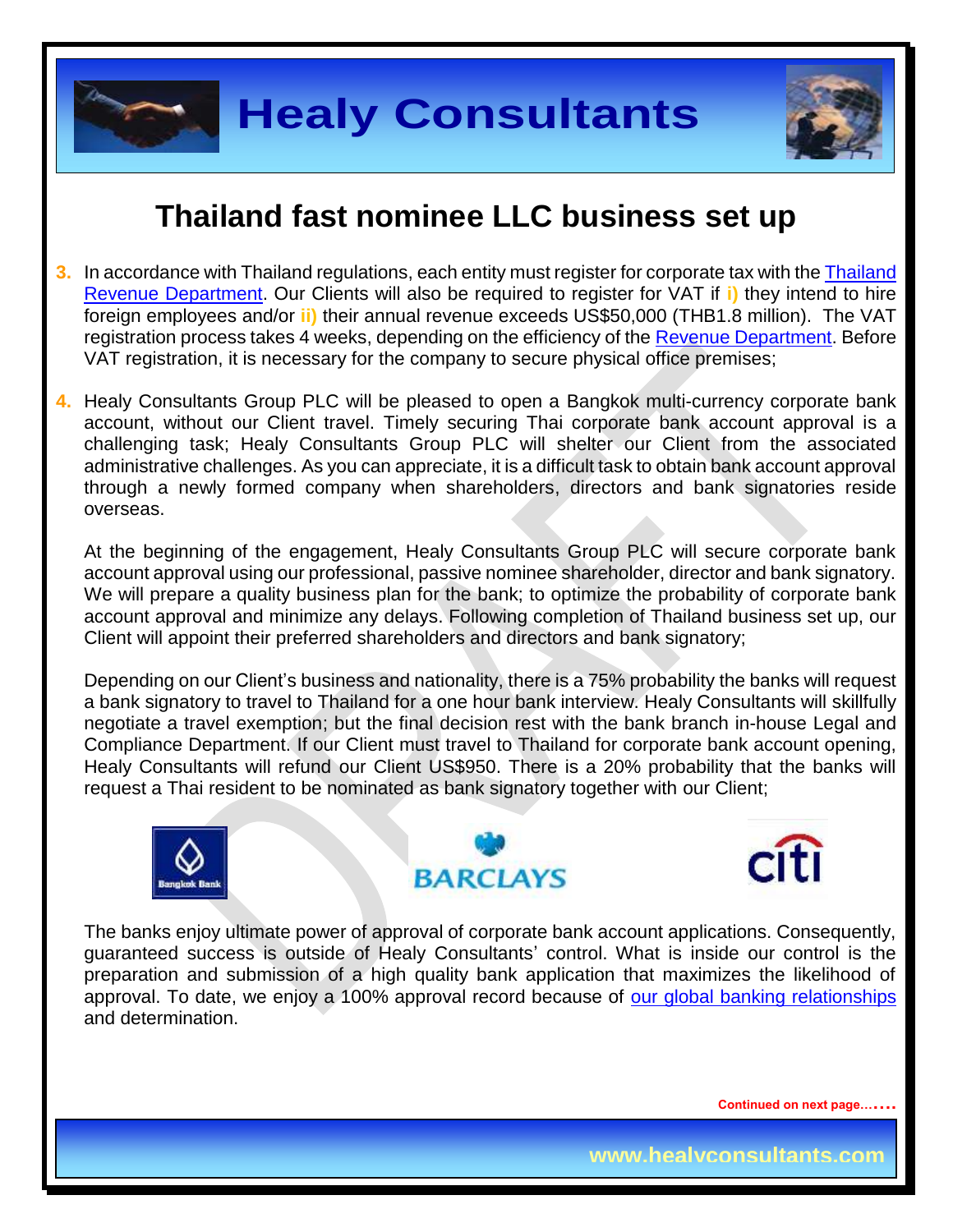

Global banks continue to tighten corporate bank account opening procedures, their internal compliance departments completing more thorough due diligence of Clients. Consequently, our Clients should expect the bank account approval period to take up to 8 weeks. Furthermore, global banks now require evidence of proof of business in the country where the corporate bank account will be, including sales contracts or lease agreement;

- **5.** This fee is an estimate of government costs payable during your Firm's engagement. For transparency purposes, all government fee payments will be supported by original receipts and invoices. Examples of government costs include **i)** company stamp/seal **ii)** capital registration fee **iii)** company M&AA registration fee **iv)** buying the certificate of incorporation from the [Department](http://www.dbd.go.th/dbdweb_en/main.php?filename=index)  [of Business Development](http://www.dbd.go.th/dbdweb_en/main.php?filename=index) and **v)** affidavit fee. This estimate does not include Government fees for an application for a Foreign Business License. Following engagement completion, Healy Consultants will refund our Client any excess funds received over actual Government costs paid;
- 6. In accordance with **Thailand Civil and Commercial Code Act**, each local Thai company must have **i)** 3 shareholders and **ii)** 1 director. Majority of the shareholders must be Thai or otherwise securing a Foreign Business License (FBL) will be required. To legally avoid the legal requirement to hold a FBL, Healy Consultants Group PLC will be pleased to provide 3 passive professional nominee [shareholders](http://www.healyconsultants.com/corporate-advisory-services/nominee-shareholders-directors/) (click link). Our fee for the same is US\$3,850 per nominee shareholder per annum;

While not legally required by the [Thailand Foreign](http://www.thailawforum.com/database1/foreign.html) Business Act, Healy Consultants recommends every Thai entity maintains a Thai resident director to liaise with the Thai Government. Unfortunately, many administrative operations with the Thai Government still require a Thai resident to visit and sign documentation in person. For example, when our Client sets up a telephone line or activates water and electricity for office premises. Therefore, for simplicity purposes, Healy Consultants Group PLC will also provide a [professional passive nominee director](http://www.healyconsultants.com/corporate-advisory-services/nominee-shareholders-directors/resident-director-services/) for one year or until that time our Client appoints its own local director. Our fee for the same amounts to US\$6,750 per annum;

Healy Consultants will be pleased to refund prorate if our Client's directors and shareholders are appointed earlier than anticipated;

**7.** Following business set up completion, Healy Consultants Group PLC assists our Client to appoint their preferred shareholders and directors and bank signatory. Depending on our Client's business and the efficiency of the Government and bank Departments, this process can take up to 2 months. This is the hardest part of the engagement;

**Continued on next page…….**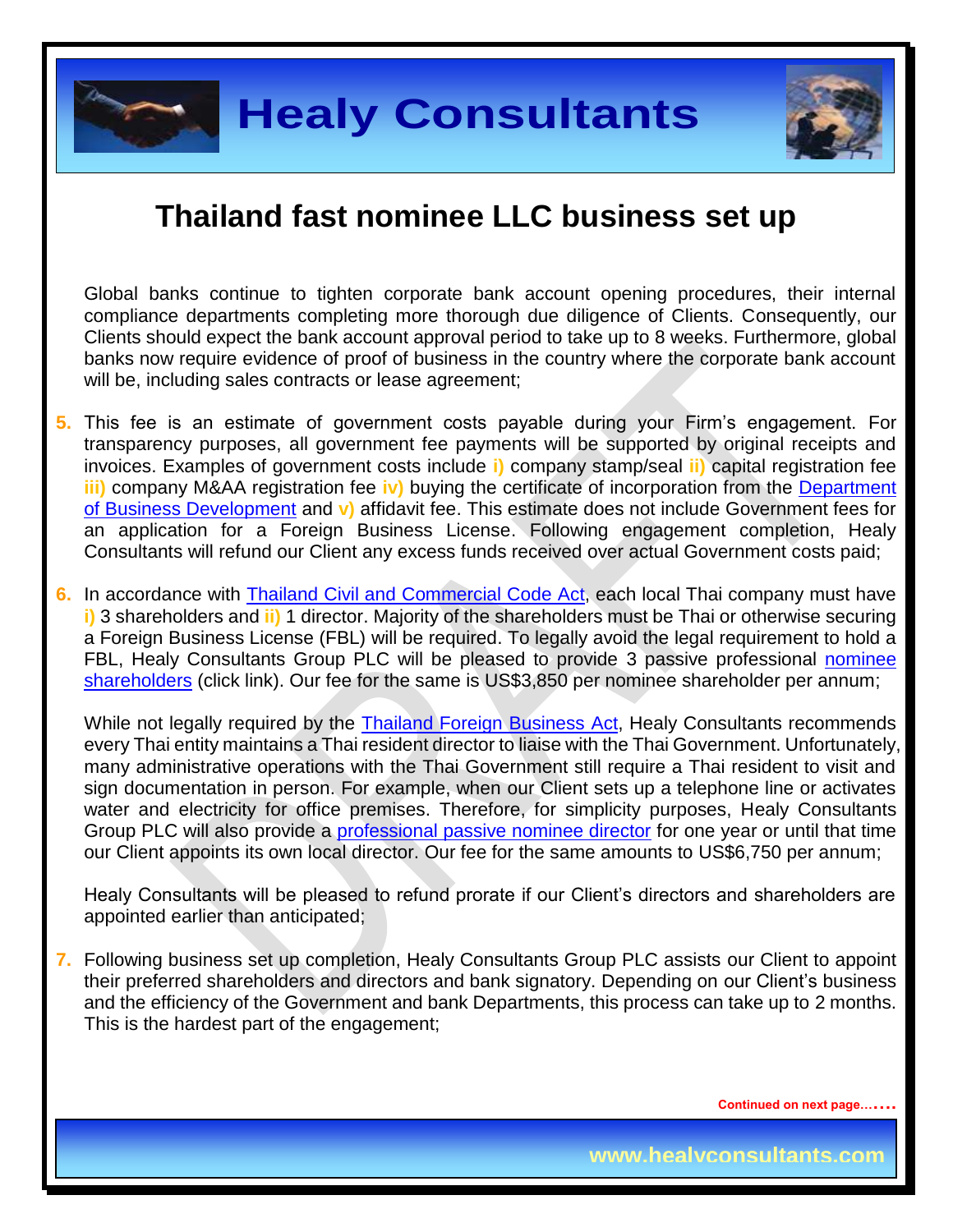

This fee covers Healy Consultants professional fee to assist our Client secure the amended Memorandum and Articles of Association. This includes our fee to draft and submit applications to the [Department of Business Development](http://www.dbd.go.th/dbdweb_en/main.php?filename=index) to **i)** seek approval for share purchase **ii)** change company name (if needed) **iii)** change business activity (if required) **iv)** change director and company shareholder. All of the changes made will be reflected on the amended Memorandum and Articles of Association. Appointing new and resigning old shareholders and directors is a complex, lengthy process; exacerbated by inefficient Government Departments;

Before the Thailand bank approves our Client's preferred bank signatory, the bank in-house Legal and Compliance Department will request additional Know Your Customer documents. Change of corporate structure and of bank signatory is a time-consuming task, but Healy Consultants Group PLC will shelter our Client from this administrative burden:

Realistically and so you can plan your business, our Client will be able to log into e-banking within 6 weeks from the time Healy Consultants Group PLC completes corporate structure change, as outlined on this web page (click link);

**8.** For an active trading company, these accounting and tax fees are an estimate of Healy Consultants Group PLC fees to efficiently and effectively discharge your annual company accounting and tax obligations. Following receipt of a set of draft accounting numbers from your company, Healy Consultants Group PLC will more accurately advise accounting and tax fees;



- **9.** Healy Consultants Group PLC project management fees relate to time and resources dedicated to:
	- **a.** thoroughly research and plan Thailand business set up for our Client;
	- **b.** devising strategies to **i)** minimise the total engagement period **ii)** complete the engagement without our Client's represenatatives travelling **iii)** avoid the need for a Thailand [national](http://www.healyconsultants.com/corporate-advisory-services/nominee-shareholders-directors/national-shareholder-services/) [shareholder](http://www.healyconsultants.com/corporate-advisory-services/nominee-shareholders-directors/national-shareholder-services/) and **iv)** avoid the need for a specific regulatory license;
	- **c.** agreeing the optimum corporate structure with our Client;
	- **d.** submitting a high-quality company incorporation application to the [Department of Business](http://www.dbd.go.th/dbdweb_en/main.php?filename=index)  [Development](http://www.dbd.go.th/dbdweb_en/main.php?filename=index) (click link);
	- **e.** choosing the optimum regulatory license for our Client business activities (if required);
	- **f.** injecting the paid up share capital on our Client's behalf;
	- **g.** collating and supervising the legalisation and attestation and translation of Client documents;

**Continued on next page…….**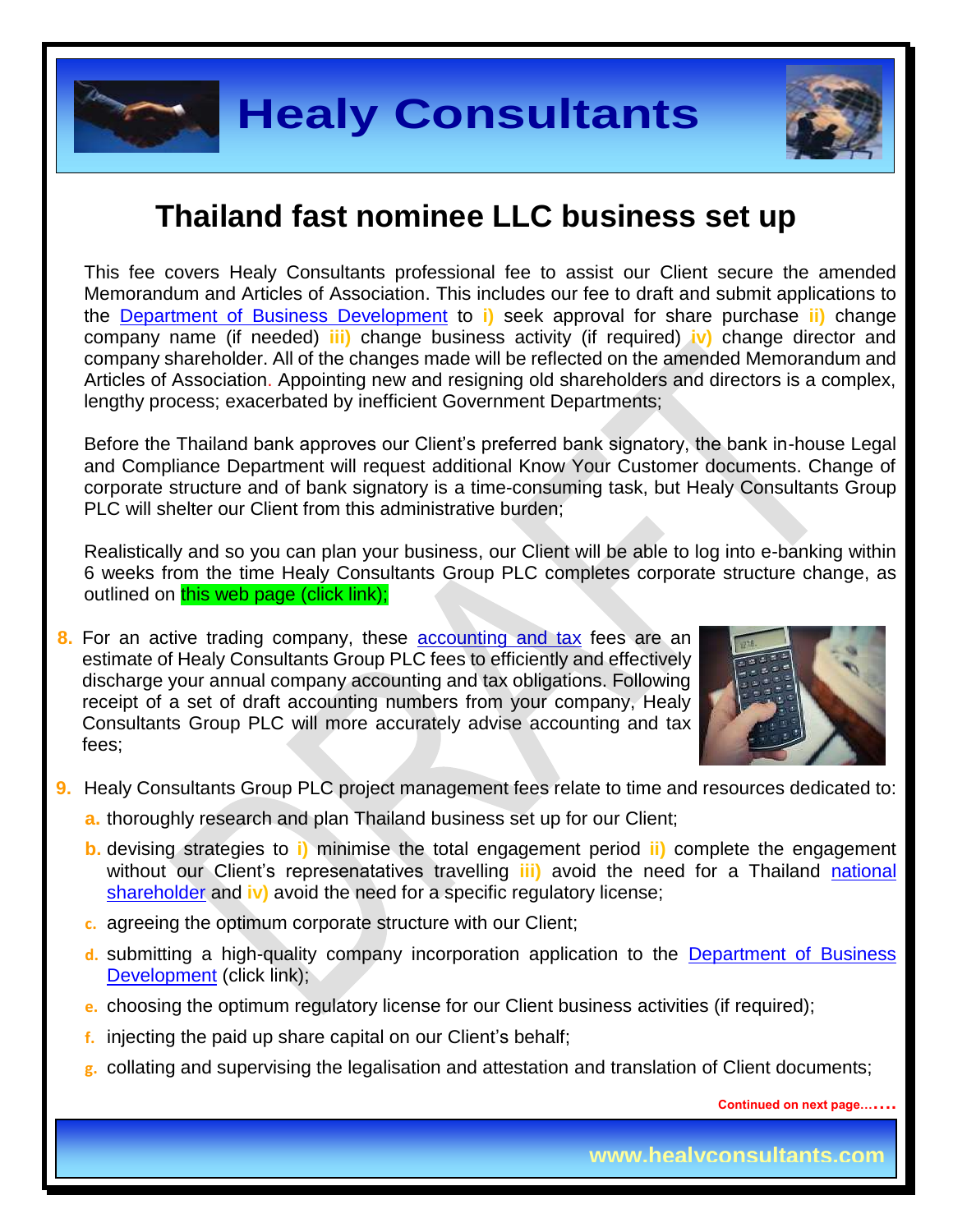

**Healy Consultants**



# **Thailand fast nominee LLC business set up**

- **h.** weekly detailed engagement [status updates](http://www.healyconsultants.com/index-important-links/weekly-engagement-status-email/) to our Client and weekly Friday conference calls;
- **i.** payment of retainer fees to multiple local lawyers and accountants;
- **j.** ensuring our Client complies with local regulations and legally owns and controls the new entity;
- **k.** ascertain the specific accounting, tax, legal and compliance considerations;
- **l.** finding solutions to [challenges that occur](http://www.healyconsultants.com/engagement-project-management/) throughout the engagement;
- **m.**determining the local and international tax obligations of the new entity, including corporate income tax, payroll taxes, withholding tax and sales taxes.
- **10.**All fees quoted in this invoice correspond to fees quoted on Healy Consultant Group [on Healy](http://www.healyconsultants.com/company-registration-fees/)  [Consultants Group PLC' website.](http://www.healyconsultants.com/company-registration-fees/) Please review this invoice carefully to identify errors. During the rush of a business day, it is possible Healy Consultants inadvertently made fee calculation errors, typing errors or omitted services or omitted historic fee payments from Clients. In the unfortunate event, you identify invoice errors, please revert to me directly re the same. I apologize in advance if I or my staff made invoice errors;
- **11.**Assuming our Client re-engage Healy Consultants Group PLC in year 2, this fee is an estimate of the fees payable next year, 12 months after the date of company registration;
- **12.**Some of our Clients engage Healy Consultants Group PLC to [recruit](http://www.healyconsultants.com/corporate-outsourcing-services/how-we-help-our-clients-recruit-quality-employees/) local employees. We have a lot of experience in this area and we are quite skilled at securing quality candidates for our Client;
- **13.**The fees quoted in this sales invoice today, are a prediction of the fees required to efficiently and timely complete this engagement. If during the engagement Healy Consultants Group PLC realizes that the project is more complex than anticipated, requiring a large additional investment of time, my Firm will revert to request additional fees. If Healy Consultants completes the engagement faster than expected and more easily than expected, Healy Consultants Group PLC is happy to refund some fees to our Client;
- **14.**According to article 36 of the [Thailand Foreign Business Act,](http://www.thailawforum.com/database1/foreign.html) Thailand prohibits the use of Thai nominee shareholders and directors. However, the majority of small and medium sized foreign businesses in Thailand continue to use professional, passive nominee directors and shareholders during Thai business setup;
- **15.**It is important our Clients are aware of their personal and corporate tax obligations in their country of residence and domicile. Let us know if you need Healy Consultants Group PLC help to clarify your local and international annual tax reporting obligations;

**Continued on next page…….**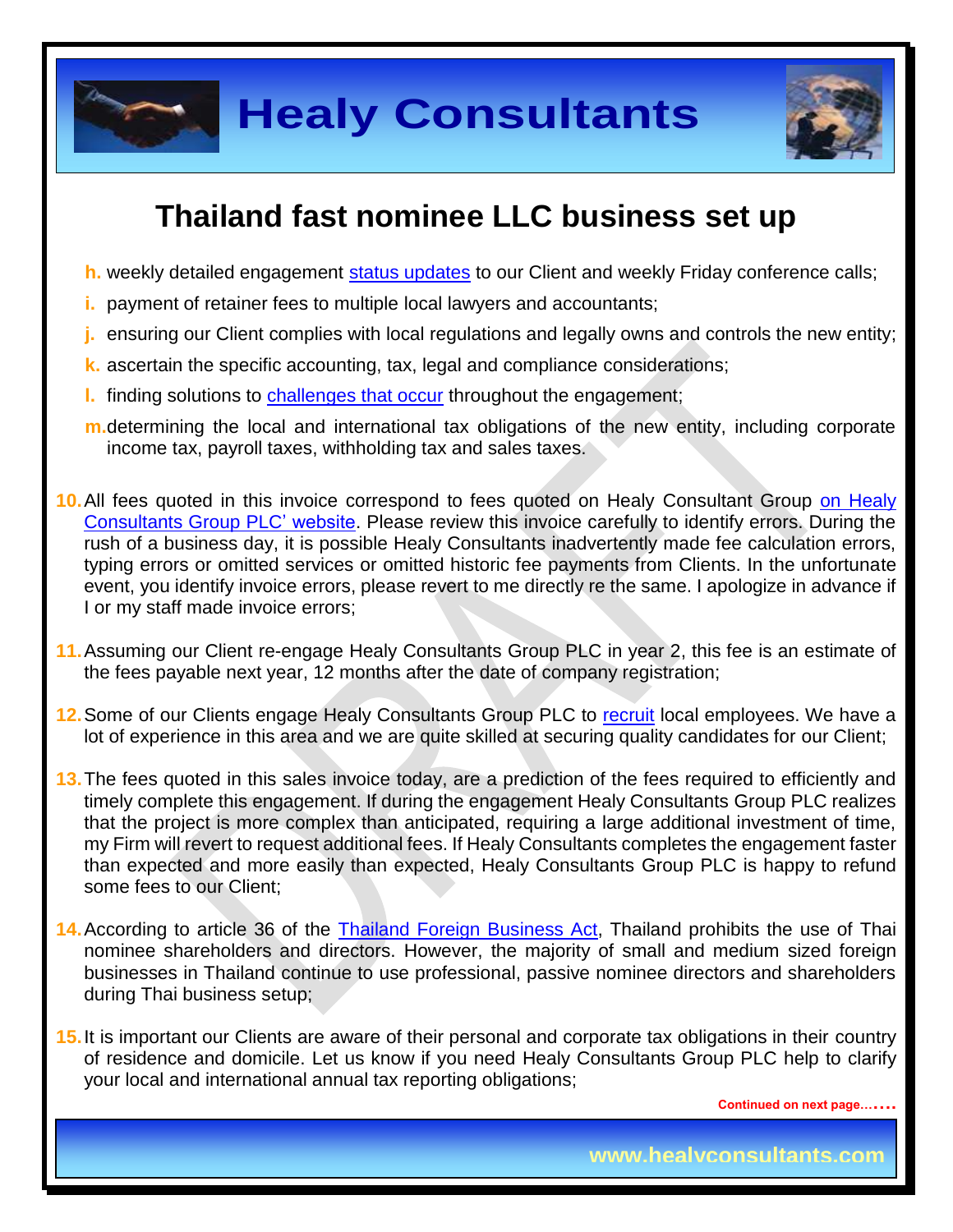

**16.** In accordance with [Thailand Civil and Commercial Code Act](http://www.ilo.org/dyn/natlex/.../THA5096.pdf) Title XXII Chapter IV (1096), there is no minimum issued share capital to form a Thailand private limited company when at least 51% of the shares are held by Thailand citizens. At least 25% of the issued capital must be deposited to the company bank account before company incorporation. If the Client wishes to also apply for work permit for expatriates, the issued share capital must be increased to U\$56,500 for every foreign employee that the company wishes to hire;

The minimum share capital of a majority foreign-owned private limited company, without Amity or BOI approval is US\$60,000 (THB2 million). However, in practice, the Thai authorities will informally require a paid-up capital of **i)** US\$220,000 (THB7.5 million) or **ii)** 10% of the expected expenses of the business during its three first years of operations. The higher of these two amounts must be deposited to the company bank account, before issuance of the FBL.

To optimize engagement efficiency and minimize delays, Healy Consultants Group PLC is happy to deposit these funds on behalf of our Clients

**17.** If our Client and Healy Consultants Group PLC properly plan this engagement, our Clients will *not* have to travel during this engagement. Healy Consultants will efficiently complete company registration and corporate bank account opening in a timely manner without our Client presence. Instead, our Client will need to **i)** sign and get documents legalized in the embassy in their country of origin and **ii)** courier the originals to Healy Consultants office;



- **18.** Some of our Clients are uncomfortable with the use of Thailand nominee shareholders. In such cases, Healy Consultants will be pleased to assist replace the same with their preferred foreign shareholders. Before the Government approves the same and in accordance with [Thailand Civil](http://www.ilo.org/dyn/natlex/.../THA5096.pdf)  [and Commercial Code](http://www.ilo.org/dyn/natlex/.../THA5096.pdf) Act, companies with over 49% of foreign ownership must apply for a Foreign Business License (FBL). During the process, the Thai Government will request to sight **i)** a business plan and **ii)** financial projections for at least 3 years proving that the project brings value to the Thailand economy and that the business has the resources sufficient to finance these expenses by itself. The application is a complicated process and can take 6 months for approval. However, Healy Consultants Group PLC has found a way to reduce Government approval time to 3 months;
- **19.**Depending on our Client's business and nationality, the Thailand Government may require a special regulatory license to carry on your business in the country. Healy Consultants Group PLC will assist our Client secure license approval; there may be additional engagement fees. However, the Government enjoys ultimate power of approval of company business licenses;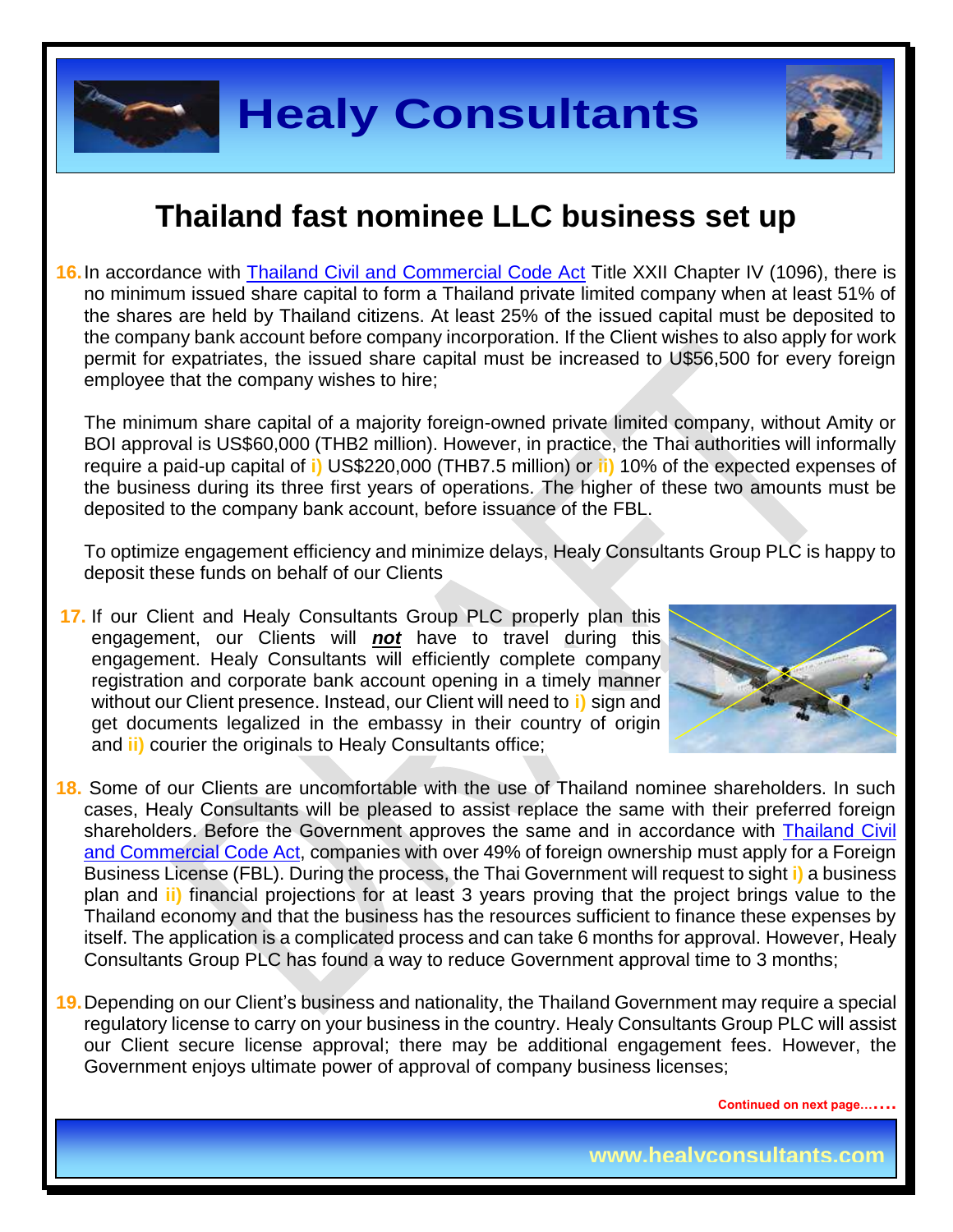

**20.**Monthly and quarterly Thailand Government reporting obligations include monthly payroll, social security fund and VAT and corporation tax reporting. Healy Consultants Group PLC monthly fee for this service is US\$860. For the first 6 months post company registration, Healy Consultants Group PLC will timely and accurately complete this statutory task.

Healy Consultants Group PLC monthly support will include **i)** receive in drop box the monthly invoices from our Client **ii)** label monthly bank statement transactions **iii)** preparation and submission of VAT and payroll returns and **iv)** monitor monthly profit levels to legally minimize corporation. To minimize monthly costs, if required, Healy Consultants Group PLC will i) assist our Client recruit a local Thai accountant or ii) train the in-house Accounting and Tax Department staff; to remotely complete this monthly task;

21. Healy Consultants Group PLC recommends we apply for a [residence visa](http://www.healyconsultants.com/thailand-company-registration/formation-support-services/) for our Client's preferred shareholder and director. This person can then legally act as the local legal representative of the Thai LLC in front of the That Government and ensure our Client's control over the Thai LLC and multi-currency corporate bank account. There is a 60% probability that before we can secure our Client's visa, our Client will need to hire at least 2 local employees;

Our fee is US\$2,950 for the first employee, US\$1,950 for the second employee, US\$950 per employee thereafter. Our employee visa fees include preparation of a quality visa application and submitting to the Government immigration officers. The Government enjoys ultimate power of approval of visa applications. Consequently, guaranteed success is outside of Healy Consultants' control. What is inside our control is the preparation and submission of a high quality immigration visa application that maximizes the likelihood of our Client's employee visa approval. In the unfortunate event the visa application is rejected, Healy Consultants will be happy to submit an appeal to secure visa approval. Healy Consultants fees for each appeal amounts to US\$950;

**22.**During the engagement, shareholders and directors' documents may need to be translated into the local language; before the Government and Bank approves company registration and corporate bank account opening respectively. Consequently, our Client should budget for possible additional translation and embassy attestation fees. Either our Client or Healy Consultants Group PLC can complete this administrative task.

As always, Healy Consultants Group PLC will negotiate with all third parties to eliminate or reduce additional engagement costs. For transparency purposes, all third party fee payments will be supported by original receipts and invoices. Examples of possible third party payments include **i)** embassy fees **ii)** notary public costs **iii)** official translator fees;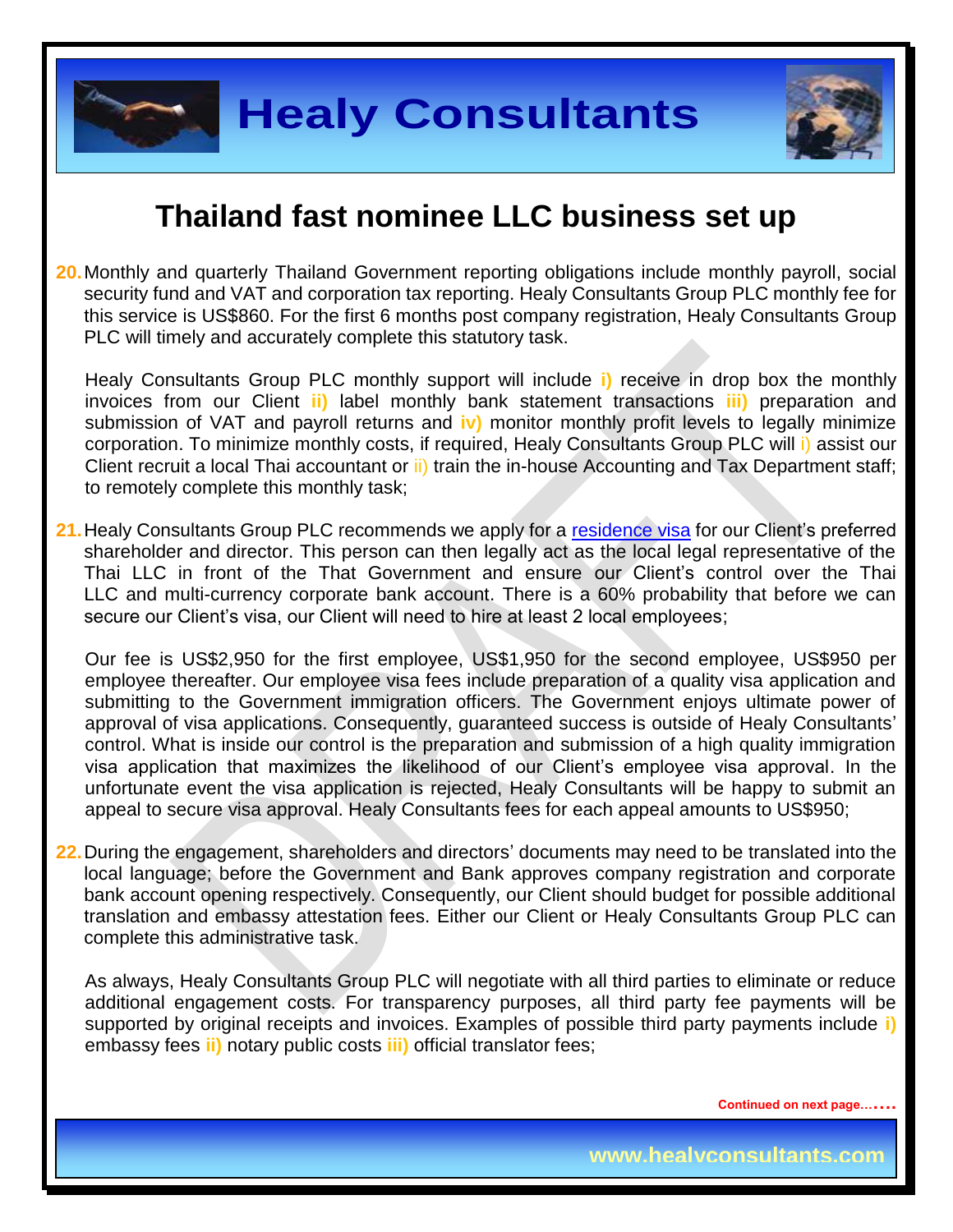



- **23.** To assist our Clients to minimize foreign exchange costs, we offer the payment in S\$, €, £, US\$, A\$. Let us know your preferred currency and I will send an updated invoice, thank you;
- **24.**As stipulated on our [business website](http://www.healyconsultants.com/) and in section 3 of our engagement letter, Healy Consultants Group PLC will only commence the engagement following **i)** settlement of our fees and **ii)** completion and signing of our legal engagement letter;
- **25.**Healy Consultants Group PLC will only incorporate your company after 75% of [due diligence](http://www.healyconsultants.com/due-diligence/)  [documentation](http://www.healyconsultants.com/due-diligence/) is received by email. Healy Consultants Group PLC will only open a corporate bank account after 100% of the Client's original due diligence documentation is received by courier;
- **26.** During the annual renewal engagement with our Client, our in-house Legal and Compliance [Department](http://www.healyconsultants.com/about-us/key-personnel/cai-xin-profile/) reviews the quality and completeness of our Client file. Consequently, Healy Consultants Group PLC may revert to our Client to ask for more up to date [due diligence](http://www.healyconsultants.com/due-diligence/)  [documentation;](http://www.healyconsultants.com/due-diligence/)
- 27. Engage Healy Consultants Group PLC to [project manage \(click link\)](http://www.healyconsultants.com/project-manage-engagements/) the set up of your business in every country on the planet. We are the best in the [world \(click link\)](http://www.healyconsultants.com/best-in-the-world/) at what we do and we are a one-stop-shop for [the A to Z \(click link\)](http://www.healyconsultants.com/a-to-z-of-business-set-up/) of every country engagement;